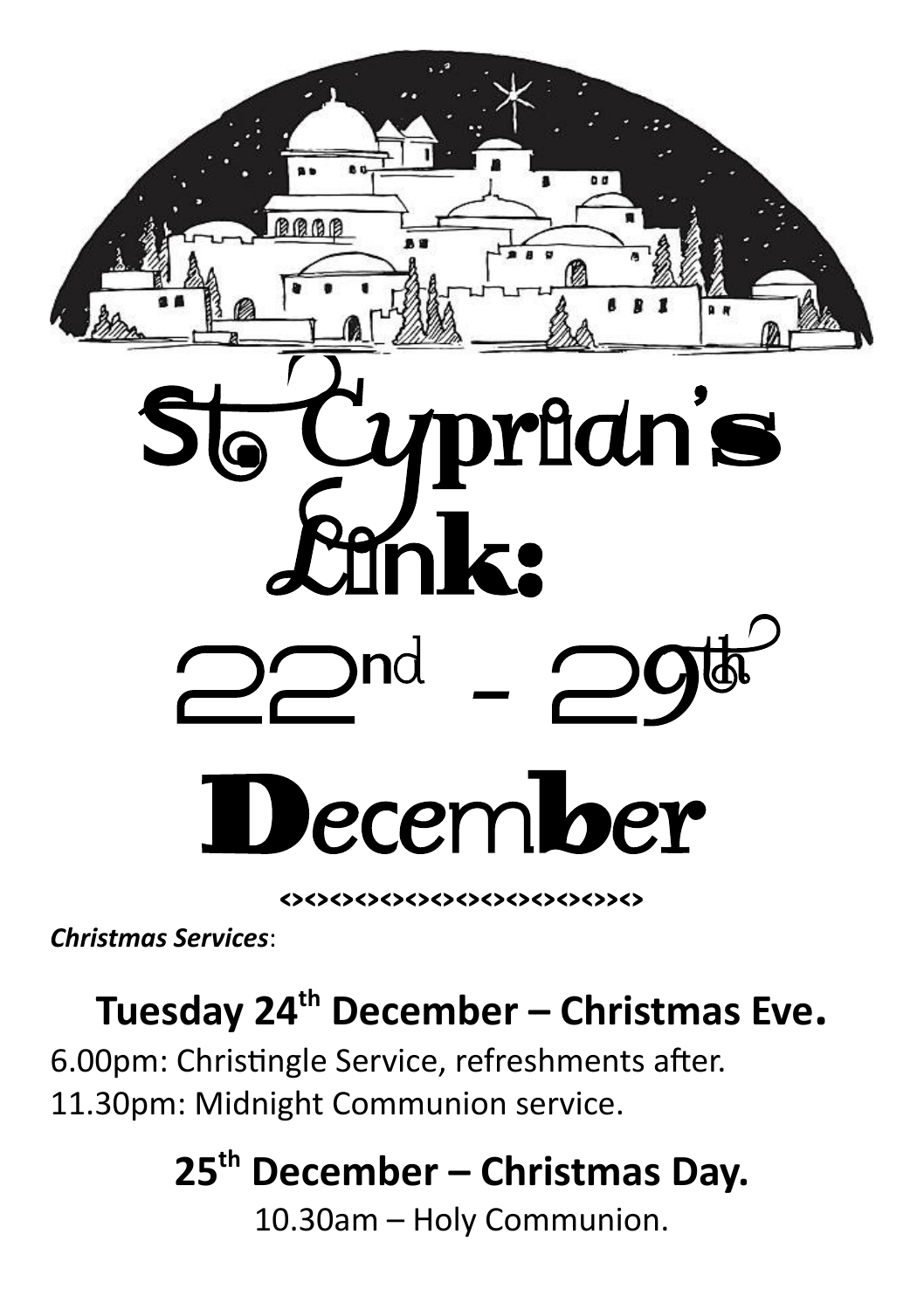# **Readings/hymns/prayers: 22nd December**

## **Hymns from Hymns Ancient and Modern: 31, 30, 26, 131.**

**Collect:** Heavenly Father, who chose the Virgin Mary, full of grace, to be the mother of our Lord and Saviour: now fill us with your grace, that we in all things may embrace your will and with her rejoice in your salvation; through Jesus Christ our Lord, who lives and reigns with you and the Holy Spirit, one God, now and for ever.

#### **Isaiah 7:10-16**

Again the Lord spoke to Ahaz, saying, Ask a sign of the Lord your God; let it be deep as Sheol or high as heaven. But Ahaz said, I will not ask, and I will not put the Lord to the test. Then Isaiah said: 'Hear then, O house of David! Is it too little for you to weary mortals, that you weary my God also? Therefore the Lord himself will give you a sign. Look, the young woman is with child and shall bear a son, and shall name him Immanuel. He shall eat curds and honey by the time he knows how to refuse the evil and choose the good. For before the child knows how to refuse the evil and choose the good, the land before whose two kings you are in dread will be deserted.

#### **Psalm 80: 1-7, 16-18**

Give ear, O Shepherd of Israel, you who lead Joseph like a flock! You who are enthroned upon the cherubim, shine forth before Ephraim and Benjamin and Manasseh. Stir up your might, and come to save us!

**Restore us, O God; let your face shine, that we may be saved. O LORD God of hosts, how long will you be angry with your people's prayers?**

You have fed them with the bread of tears, and given them tears to drink in full measure. You make us the scorn of our neighbours; our enemies laugh among themselves.

**Restore us, O God of hosts; let your face shine, that we may be saved. They have burned it with fire, they have cut it down; may they perish at the rebuke of your countenance.**

But let your hand be upon the one at your right hand, the one whom you made strong for yourself.

**Then we will never turn back from you; give us life, and we will call on your name.**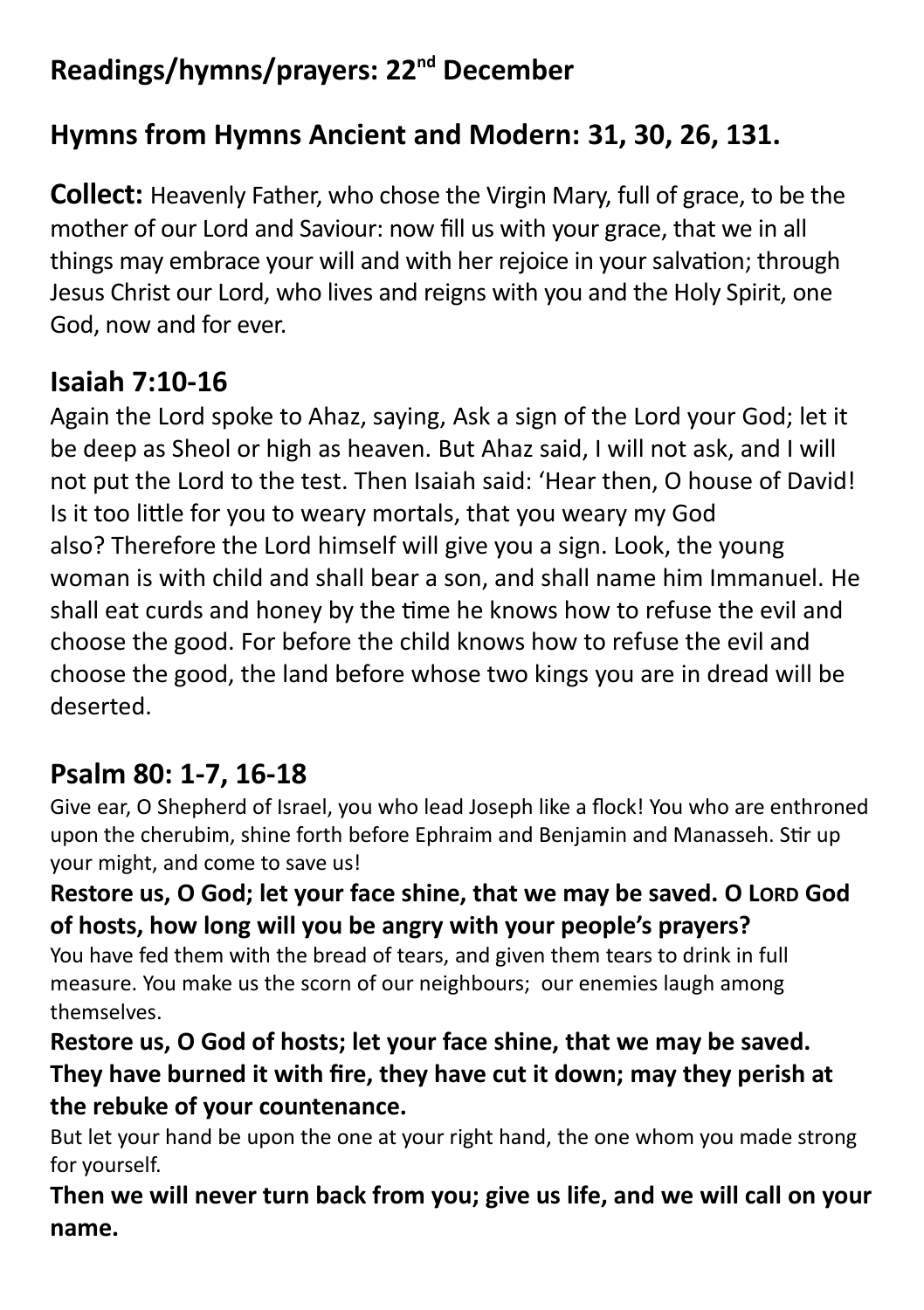#### **Romans 1:1-7**

Paul, a servant of Jesus Christ, called to be an apostle, set apart for the gospel of God, which he promised beforehand through his prophets in the holy scriptures, the gospel concerning his Son, who was descended from David according to the flesh and was declared to be Son of God with power according to the spirit of holiness by resurrection from the dead, Jesus Christ our Lord, through whom we have received grace and apostleship to bring about the obedience of faith among all the Gentiles for the sake of his name, including yourselves who are called to belong to Jesus Christ, To all God's beloved in Rome, who are called to be saints: Grace to you and peace from God our Father and the Lord Jesus Christ.

#### **Matt 1: 18-25**

Now the birth of Jesus the Messiah took place in this way. When his mother Mary had been engaged to Joseph, but before they lived together, she was found to be with child from the Holy Spirit. Her husband Joseph, being a righteous man and unwilling to expose her to public disgrace, planned to dismiss her quietly. But just when he had resolved to do this, an angel of the Lord appeared to him in a dream and said, 'Joseph, son of David, do not be afraid to take Mary as your wife, for the child conceived in her is from the Holy Spirit. She will bear a son, and you are to name him Jesus, for he will save his people from their sins.' All this took place to fulfil what had been spoken by the Lord through the prophet:

'Look, the virgin shall conceive and bear a son,

and they shall name him Emmanuel',

which means, 'God is with us.' When Joseph awoke from sleep, he did as the angel of the Lord commanded him; he took her as his wife, but had no marital relations with her until she had borne a son; and he named him Jesus.

**Post Communion Prayer:** Faithful God, in this sacrament we receive the promise of salvation. May we, like the Virgin Mary, be obedient to your will. We ask this in the name of Jesus Christ the Lord.

<><><><><><><><><><><><><><><><><><><><><><><><><><><><> Went to the doctors today and told him I keep thinking I'm a piece of luggage He said that I'm the worse case he's ever seen.

At lunch today the restaurant charged me £10.00 for a bowl of jelly! Daylight wobbly.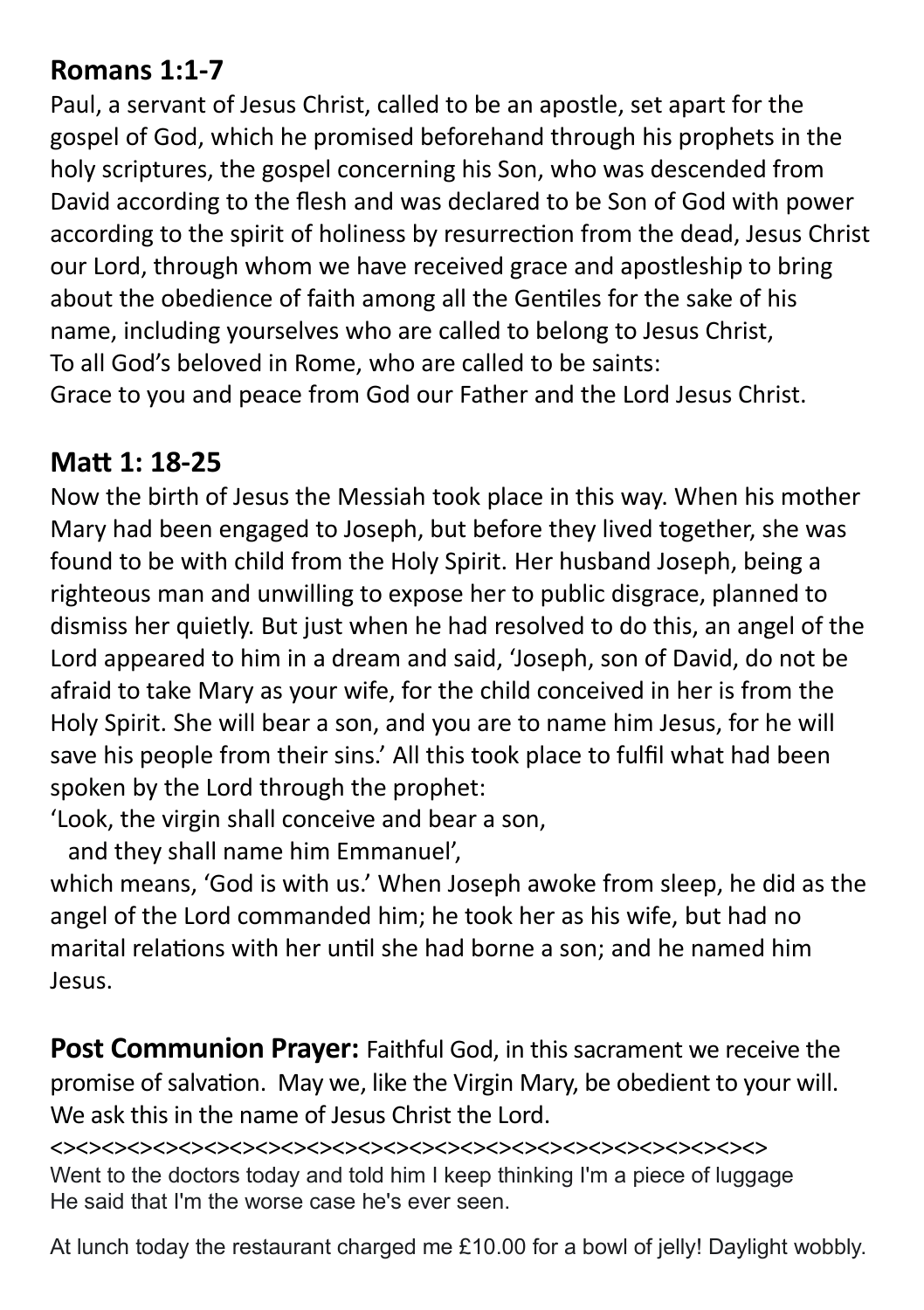# **Readings/hymns/prayers: Christmas Eve and Christmas Day.**

#### **Isaiah 9:2-7**

The people who walked in darkness have seen a great light; those who lived in a land of deep darkness— on them light has shined.

You have multiplied the nation, you have increased its joy; they rejoice before you as with joy at the harvest, as people exult when dividing plunder.



For the yoke of their burden, and the bar across their shoulders, the rod of their oppressor, you have broken as on the day of Midian.

For all the boots of the tramping warriors and all the garments rolled in blood shall be burned as fuel for the fire.

For a child has been born for us, a son given to us; authority rests upon his shoulders; and he is named Wonderful Counsellor, Mighty God, Everlasting Father, Prince of Peace.

His authority shall grow continually, and there shall be endless peace for the throne of David and his kingdom.

He will establish and uphold it with justice and with righteousness from this time onwards and for evermore. The zeal of the Lord of hosts will do this.

#### **Titus 2:11-14**

For the grace of God has appeared, bringing salvation to all, training us to renounce impiety and worldly passions, and in the present age to live lives that are self-controlled, upright, and godly, while we wait for the blessed hope and the manifestation of the glory of our great God and Saviour, Jesus Christ. He it is who gave himself for us that he might redeem us from all iniquity and purify for himself a people of his own who are zealous for good deeds.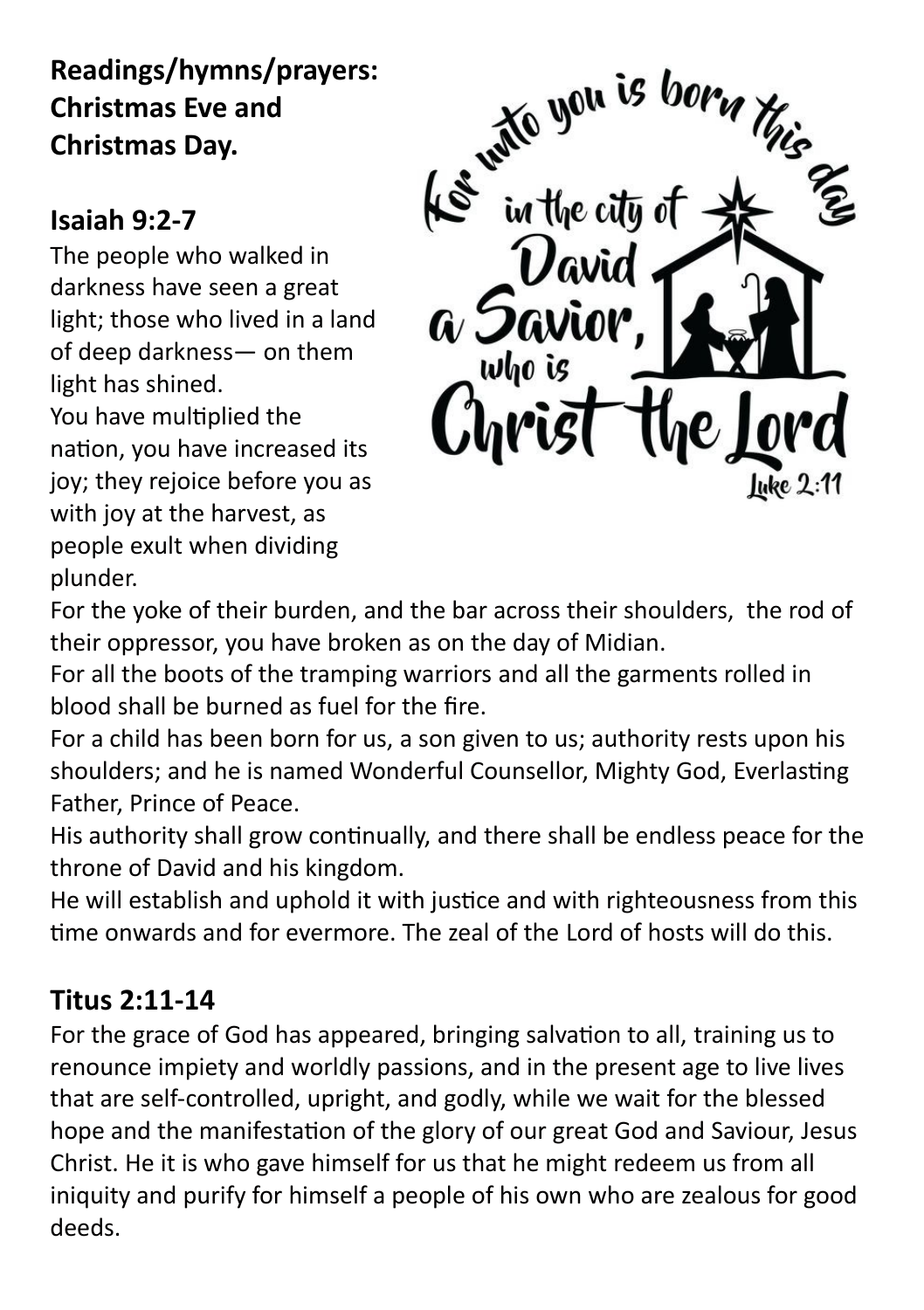#### **Luke 2: 1-14**

In those days a decree went out from Emperor Augustus that all the world should be registered. This was the first registration and was taken while Quirinius was governor of Syria. All went to their own towns to be registered. Joseph also went from the town of Nazareth in Galilee to Judea, to the city of David called Bethlehem, because he was descended from the house and family of David. He went to be registered with Mary, to whom he was engaged and who was expecting a child. While they were there, the time came for her to deliver her child. And she gave birth to her firstborn son and wrapped him in bands of cloth, and laid him in a manger, because there was no place for them in the inn.

## **At Midnight: Hymns from our Carol Sheet: 16, 23, 26, 12. At Communion: 15**

**Collect:** Eternal God, this holy night is radiant with the brilliance of your one true light. As we have known the revelation of that light on earth, so bring us to see the splendour of your heavenly glory; through Jesus Christ our Lord, who is alive and reigns with you and the Holy Spirit, one God, now and for ever.

**Prayer after Communion:** Father of all, tonight you have united earth and heaven in sending your Son to take our human nature. May we who have tasted heavenly things share in the life of his eternal kingdom. We ask this in the name of Jesus Christ our Lord.

#### **On Christmas Day: Hymns from our carol sheet: 13, 4, 1.**

**Collect** Almighty God, you wonderfully created and yet more wonderfully restored our human nature. May we share the divine life of your Son Jesus Christ, who humbled himself to share our humanity, and now lives and reigns with you and the Holy Spirit, one God, now and for ever.

**Prayer after Communion** Father of all, the child born for us is the Saviour of the world. May he who made us your children welcome us into your kingdom, where he is alive and reigns with you now and for ever.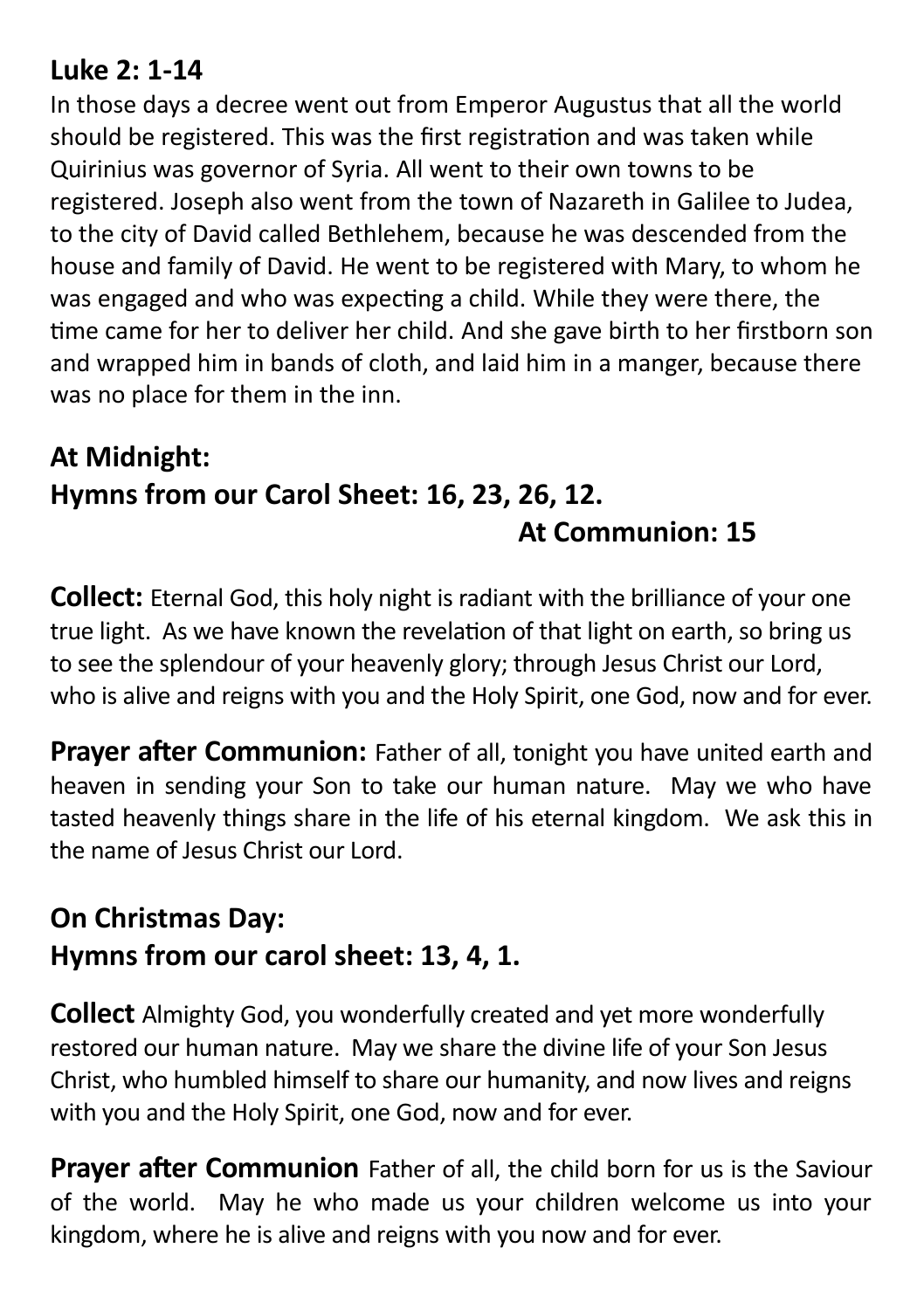# **Readings/hymns/prayers: 29th December Hymns from the Carol Sheet: 19; 22, 3, 7, 18; At Communion: 10,**

# **Isaiah 63: 7-9**

I will recount the gracious deeds of the Lord, the praiseworthy acts of the Lord, because of all that the Lord has done for us, and the great favour to the house of Israel that he has shown them according to his mercy, according to the abundance of his steadfast love. For he said, 'Surely they are my people, children who will not deal falsely'; and he became their saviour in all their distress.

It was no messenger or angel but his presence that saved them; in his love and in his pity he redeemed them; he lifted them up and carried them all the days of old.

# **Psalm 148**

Praise the LORD! Praise the LORD from the heavens; praise him in the heights! Praise him, all his angels; praise him, all his host!

#### **Praise him, sun and moon; praise him, all you shining stars! Praise him, you highest heavens, and you waters above the heavens!**

Let them praise the name of the LORD, for he commanded and they were created. He established them for ever and ever; he fixed their bounds, which cannot be passed.

#### **Praise the LORD from the earth, you sea monsters and all deeps, fire and hail, snow and frost, stormy wind fulfilling his command!**

Mountains and all hills, fruit trees and all cedars! Wild animals and all cattle, creeping things and flying birds!

#### **Kings of the earth and all peoples, princes and all rulers of the earth! Young men and women alike, old and young together!**

Let them praise the name of the LORD, for his name alone is exalted; his glory is above earth and heaven.

**He has raised up a horn for his people, praise for all his faithful, for the people of Israel who are close to him. Praise the LORD!**

# **Hebrews 2:10-18**

It was fitting that God, for whom and through whom all things exist, in bringing many children to glory, should make the pioneer of their salvation perfect through sufferings. For the one who sanctifies and those who are sanctified all have one Father. For this reason Jesus is not ashamed to call them brothers and sisters, saying, 'I will proclaim your name to my brothers and sisters, in the midst of the congregation I will praise you.' And again, 'I will put my trust in him.' And again, 'Here am I and the children whom God has given me.'

Since, therefore, the children share flesh and blood, he himself likewise shared the same things, so that through death he might destroy the one who has the power of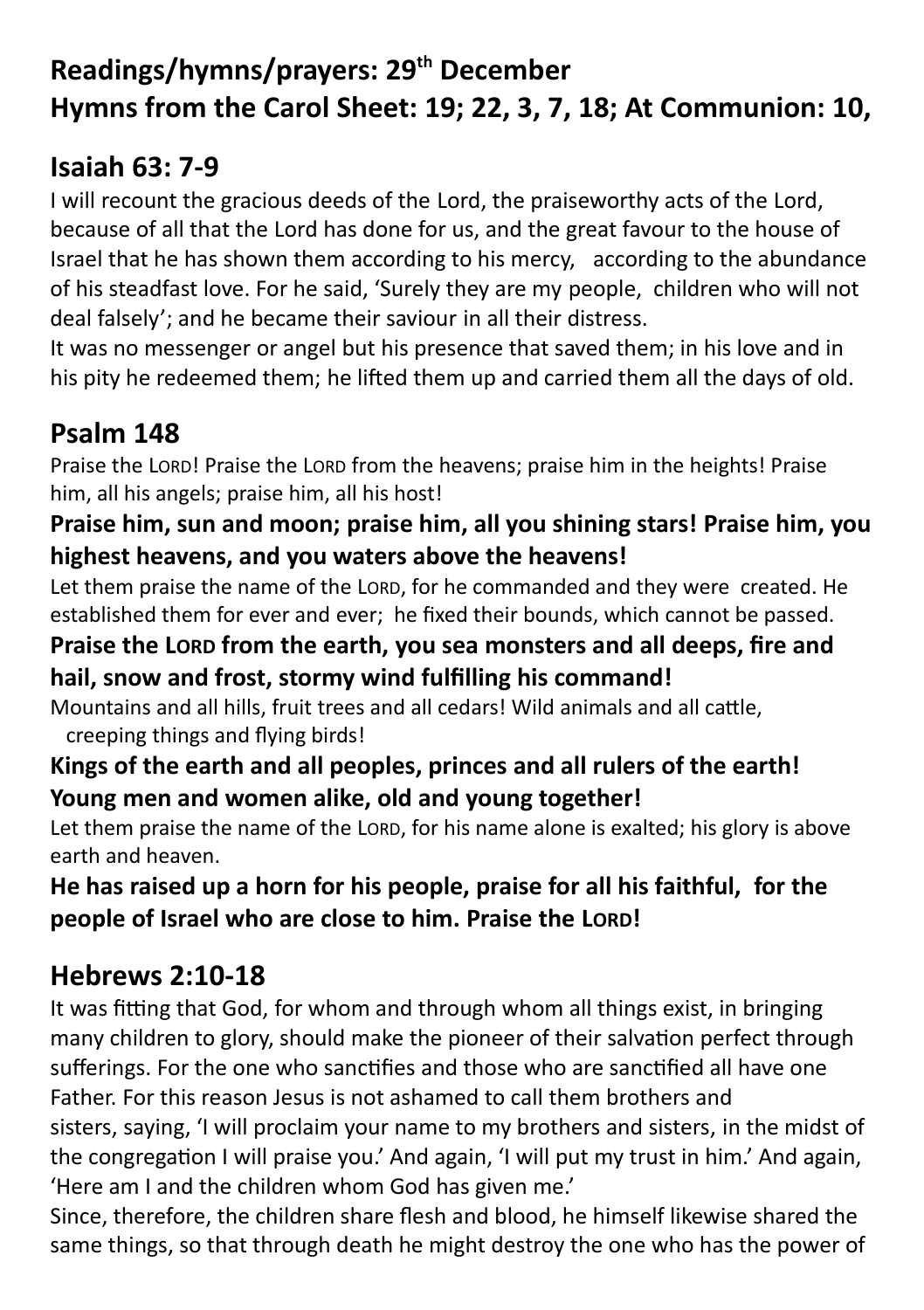death, that is, the devil, and free those who all their lives were held in slavery by the fear of death. For it is clear that he did not come to help angels, but the descendants of Abraham. Therefore he had to become like his brothers and sisters in every respect, so that he might be a merciful and faithful high priest in the service of God, to make a sacrifice of atonement for the sins of the people. Because he himself was tested by what he suffered, he is able to help those who are being tested.

#### **Matt 2:13-23**

Now after they had left, an angel of the Lord appeared to Joseph in a dream and said, 'Get up, take the child and his mother, and flee to Egypt, and remain there until I tell you; for Herod is about to search for the child, to destroy him.' Then Joseph got up, took the child and his mother by night, and went to Egypt, and remained there until the death of Herod. This was to fulfil what had been spoken by the Lord through the prophet, 'Out of Egypt I have called my son.'

When Herod saw that he had been tricked by the wise men, he was infuriated, and he sent and killed all the children in and around Bethlehem who were two years old or under, according to the time that he had learned from the wise men. Then was fulfilled what had been spoken through the prophet Jeremiah:

'A voice was heard in Ramah, wailing and loud lamentation, Rachel weeping for her children; she refused to be consoled, because they are no more.'

When Herod died, an angel of the Lord suddenly appeared in a dream to Joseph in Egypt and said, 'Get up, take the child and his mother, and go to the land of Israel, for those who were seeking the child's life are dead.' Then Joseph got up, took the child and his mother, and went to the land of Israel. But when he heard that Archelaus was ruling over Judea in place of his father Herod, he was afraid to go there. And after being warned in a dream, he went away to the district of Galilee. There he made his home in a town called Nazareth, so that what had been spoken through the prophets might be fulfilled, 'He will be called a Nazorean.'

**Collect:** Almighty God, you have shed upon us the new light of your incarnate Word. May this light, enkindled in our hearts, shine forth in our lives; through Jesus Christ our Lord, who lives and reigns with you, in the unity of the Holy Spirit, one God, now and for ever.

**Prayer after Communion:** Source of truth and joy, may we who have received the gift of divine life always follow the way of your Son. This we ask in the name of Jesus Christ the Lord.

<><><><><><><><><><><><><><><><><><><><><><><><><>

I made A Wooden Car It Had a wooden Hood A Wooden door A Wooden motor Guess What ... It WOODEN START II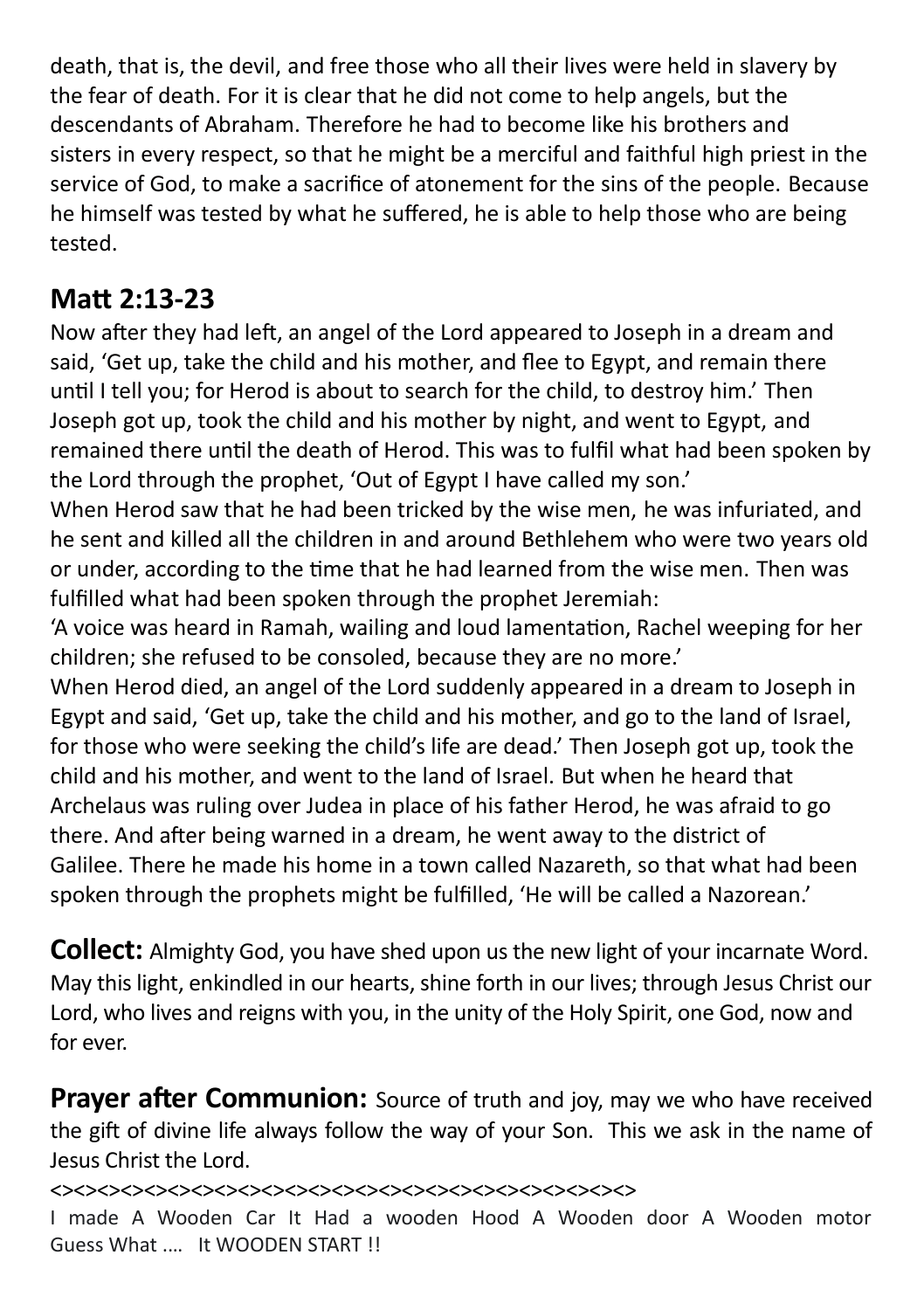**Don't forget to bring in your used stamps over the next couple of weeks – we have a box at the back of church and they'll be passed on to the RNLI.**

<><><><><><><><><><><><><><><><><><><><><><><><><>

# **PRAYERS - 22nd Dec**

**ANGLICAN:** Christians in other denominations and the work of the ecumenical movement.

**DIOCESAN:** East End Team ministry: St. John the evangelist Bailieston; St. Kentigern's, Dennistoun; St. Serf's, Shettleston. (Jim Benton-Evans; Lucy Ireland)

#### **Daily Prayers**

23<sup>rd</sup>: Effective mission and growth of congregations.

24<sup>th</sup>: Hope for those who are struggling with doubts.

25<sup>th</sup>: Worship and thanksgiving for the birth of our Lord.

 $26<sup>th</sup>$ : Peace throughout the world.

 $27<sup>th</sup>$ : The Ascension Trust – training street pastors.

28<sup>th</sup>: Street pastors, keeping young "clubbers" safe.

<><><><><><><><><><><><><><><><><><><><><><><><>

# **Prayers - 29th December**

**ANGLICAN:** Gahini (Rwanda): The Rt Revd Alexis Bilindabagabo & The Rt Revd Mannasseh Gahima; Gambia (West Africa): Rt Revd James Allen Yaw Odico.

**DIOCESAN:** St. James-the-less, Bishopbriggs (Paul Watson, Kennedy Fraser, Geoff Scobie). St. Cyprian's, Lenzie (Les Ireland)

#### **Daily Prayers**

30<sup>th</sup>: All the people of the world.

 $31<sup>st</sup>$ : Thanksgiving for the year at an end.

1<sup>st</sup>: Thanksgiving for every new beginning.

2<sup>nd</sup>: Love for God and Neighbour.

3<sup>rd</sup>: For Big Issue sellers and all trying to make a fresh start.

4<sup>th</sup>: Families, especially those facing problems and divisions.

Bill Watt, Beryl Scott, Peter Mundy; Jean Dick, Pam Bently; Jean Kinnon, Margaret Conway; Susan Frost; Alan Paterson; Doreen Rendell; Karen Rose; and those whose names are in the "Prayer Book" at the back of church. *If there are people you would like included in our prayers or on our prayer list, please let the Rector know.*